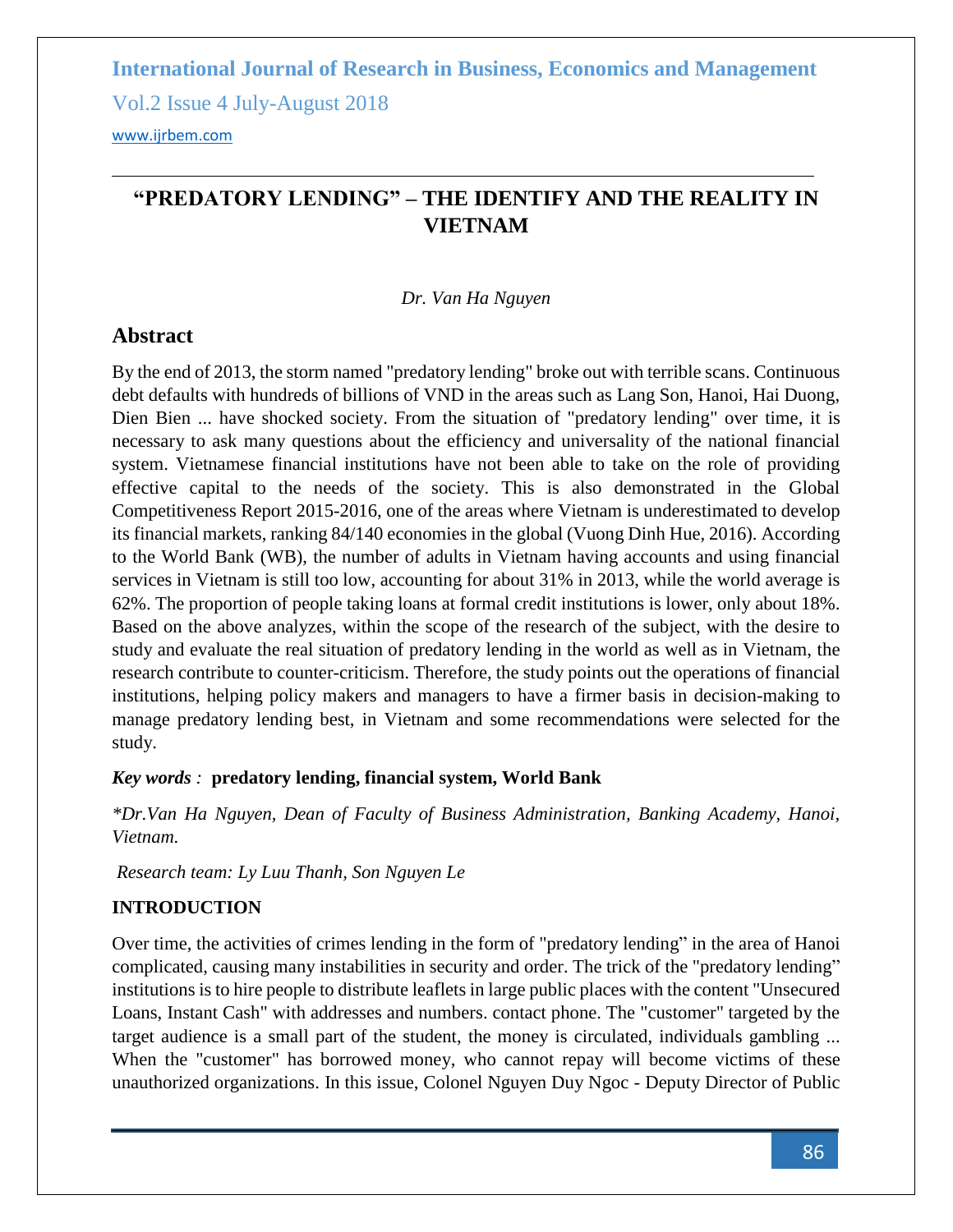Vol.2 Issue 4 July-August 2018

<www.ijrbem.com>

Security of Hanoi said: "According to statistics, at present, there are about 600 organizations operating "predatory lending" is not registered. In Hanoi, about 49,000 cases of "predatory lending" have been detected since 2010. Thus, there are an average of 10,000 cases per year, 29 cases per day and 3.6 hours of "predatory lending" per day in Vietnam (released by the General Department of Crime Prevention (Ministry of Public Security) at the workshop "Rescues the poor from the predatory lending trap" organized by the Center for Development Research (RED) in September 2015). Social anger before the form of predatory lending under the "multi-level" Thien Ngoc Minh Uy or Huynh Thi Huyen Nhu case fraud appropriated the amount of nearly 5000 billion only by mobilizing loans and heavy loans interest.

The purpose of business of these "predatory lending" institutions is to create conditions for people in need of fast loans, not even mortgage. At the end of the day, people cannot pay their loans, the subjects of these organizations offer very high interest rates or use tricks to throw dirt into the house, intimidate, beat the victim ... Conflict can push high to killer behavior. There have been many serious criminal offenses committed by some "predatory lending" institutions that have recently been reported to raise awareness.

In order to avoid the pitfalls of borrowing from the "predatory lending" groups, social organizations and banks should have more favorable solutions for students and individual business households wishing to borrow capital for development. economy. In the near future, people need to raise awareness, beware of the borrowing of "predatory lending" institutions in any form.

### **LITERATURE REVIEW**

### *A. Overview of Predatory lending*

#### *Definition*

There is no exactly definition about predatory lending. But in the simple way, predatory lending is a form of mobilization and credit lending not through the banking system, neither registered nor licensed and under official control by any state agency.

Predatory lending has high mobilizing and lending rates and procedures are simpler than those of banks. In the context of the economy going into a recession, the banking system lacks confidence in lending money to people with the fear of rising bad debt, even losing capital, together with the strict procedures and conditions lead many people to look to predatory lending instead of looking to the Bank. *(www.debt.org)*

### *Reasons for predatory lending*

Predatory lending has many causes, but the main causes are: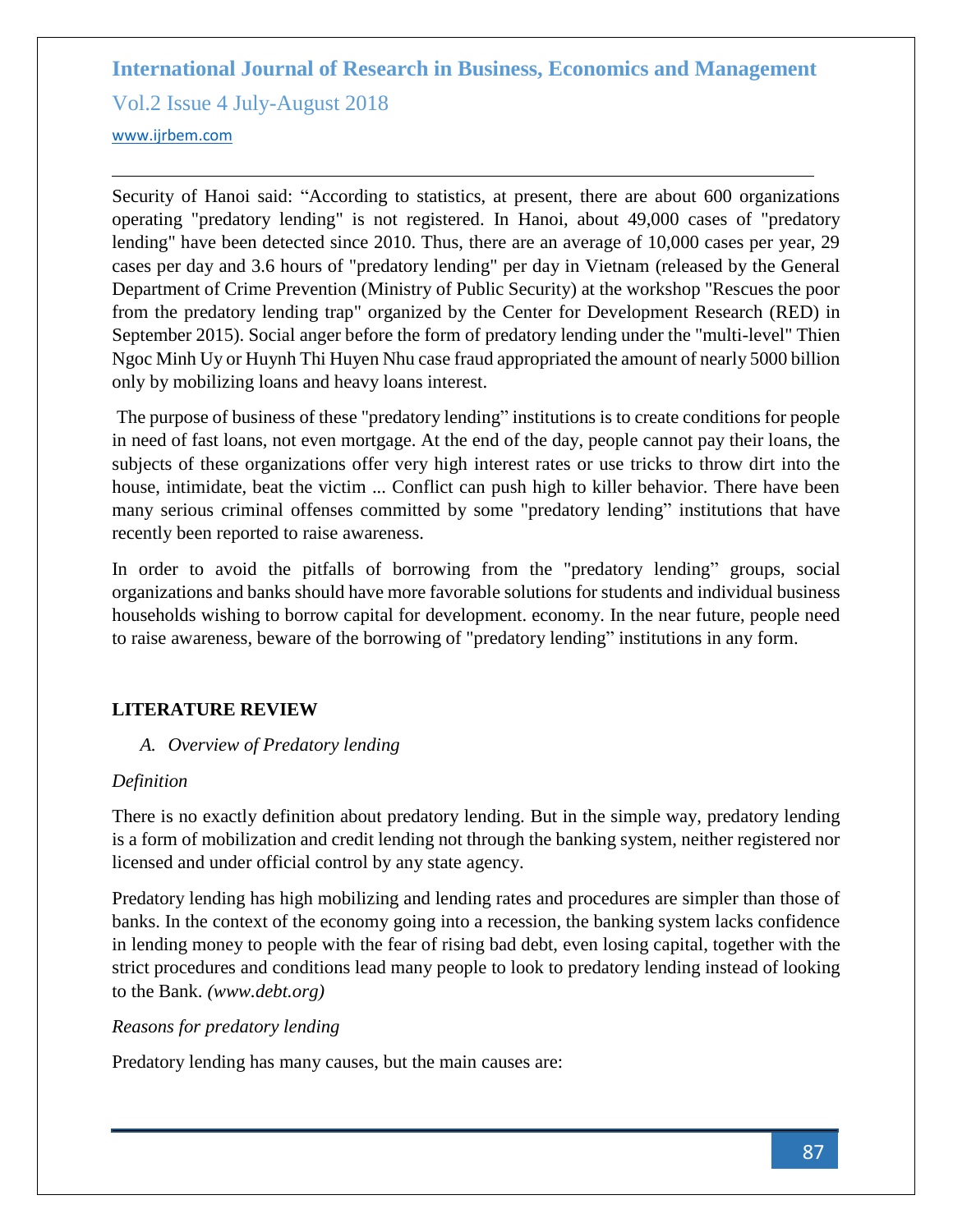Vol.2 Issue 4 July-August 2018

#### <www.ijrbem.com>

Firstly, *high interest rate lenders.* In the face of the situation of investment channels in real estate, gold, investment in non-performing goods, idle money was put into predatory lending with interest rates ranging from 3% per month to 15% per month to get high returns from the loan quickly.

Secondly, *predatory lending is very simple in borrowing and lending procedures*, just handwriting, typing borrowing information between the lender and the borrower with the information is sketchy. Mostly based on trust, so usually the first time borrowing money just pay the debt, on time, the next easy to borrow. The information the lender receives from the borrower is negligible.

Thirdly, *lenders do not have the function of accepting a mortgage when making a loan, but usually to keep their trust and credibility*, the borrower still delivers his / her title or other papers to the lender storage. Lenders who do not have the function of trading currencies but are doing business illegally in the form of borrowing one or more people at low interest rates and then re-lending at higher interest rates to enjoy the loan. The difference in interest rates.

When the borrowing relationship occurs, it is not possible to dispose of the collateral that is used as collateral, since borrowing is not contracted, notarized or authenticated.

Firstly, in terms of psychology, *the lender often looks at the borrower's face to decide whether or not to lend*. In some cases, the borrower's appearance is luxurious, wealthy, easy to trust, large loans. The amount of loan and the interest rate charged also depends on the level of knowledge and the value of the collateral. In reality, however, most borrowers do not have an effective business plan but borrow money to make up for the shortfall in principal and interest on other loans.

Secondly, *the economic recession has affected the credit situation of banks*. Banks raise interest rates and limit mortgage lending for housing, so the borrower has no capital to do business and repay old debts leading to insolvency, must look to predatory lending for money pay debts to the Bank.

Thirdly, *due to lack of awareness and lack of legal knowledge of people when participating in predatory lending*. In the context of economic recession, borrowing money with high interest rates, the ability to borrow money to invest in business and earn enough to pay for such high interest rate is very low, more likely Will lose property when participating in predatory lending activities.

### *Kinds of predatory lending*

*Pawnshop*: Pawn service is a form of money lending requiring borrowers to have pledged assets to secure the performance of their obligations as stated in the pawn contract; Borrowers with pledged assets called pawnshops; The lender of receipt of the pledged property is called the pawnbroker. Pawnbrokers can register for business as an enterprise or as a household or as an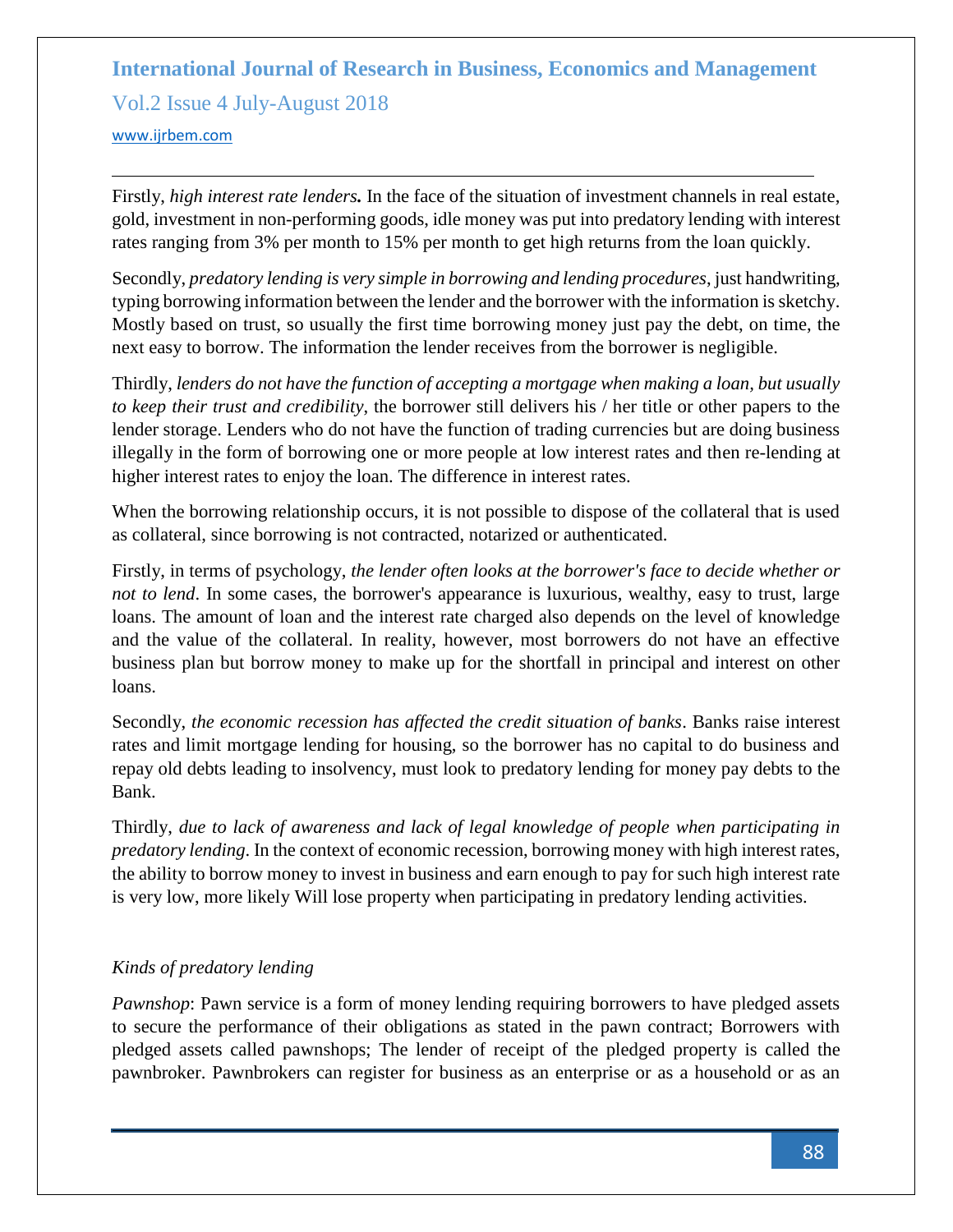Vol.2 Issue 4 July-August 2018

#### <www.ijrbem.com>

owner of a pawnbroker. This is a type of secured credit that has been operating for a long time in Vietnam and is one of the activities that are considered "predatory lending". Pawn operations are not under the control of the State Bank, are under the control of the State and do not disclose data. As a result, there is little statistical data related to this content in Vietnam.

*Financial companies "black"*: people, households and businesses want to serve business can borrow money through financial companies

*Other forms of underground credit*: In addition to the above forms, there is another form of credit is relatively spontaneous, relatively difficult to estimate and statistics are they, hui, biao, wards. This is a method of transaction of assets, money between the participants, long arising in folk, according to customs and practices of each locality. Transactions formed on the basis of voluntary agreement of a group of people gathered together. This is a form of lending, mutual assistance.

### *B. Operations of financial institutions in Vietnam*



#### *Commercial Bank*

**Chart 1.** Top 10 banks with the largest charter capital in 2014

*Source: Statistics from the annual report of commercial banks in Vietnam*

### *Stock company*

Securities companies were born and developed together with the development of the securities market of Vietnam. Since the year 2000, the Ho Chi Minh City Securities Trading Center has been established. There are only six securities brokers operating in the market, including: AGR -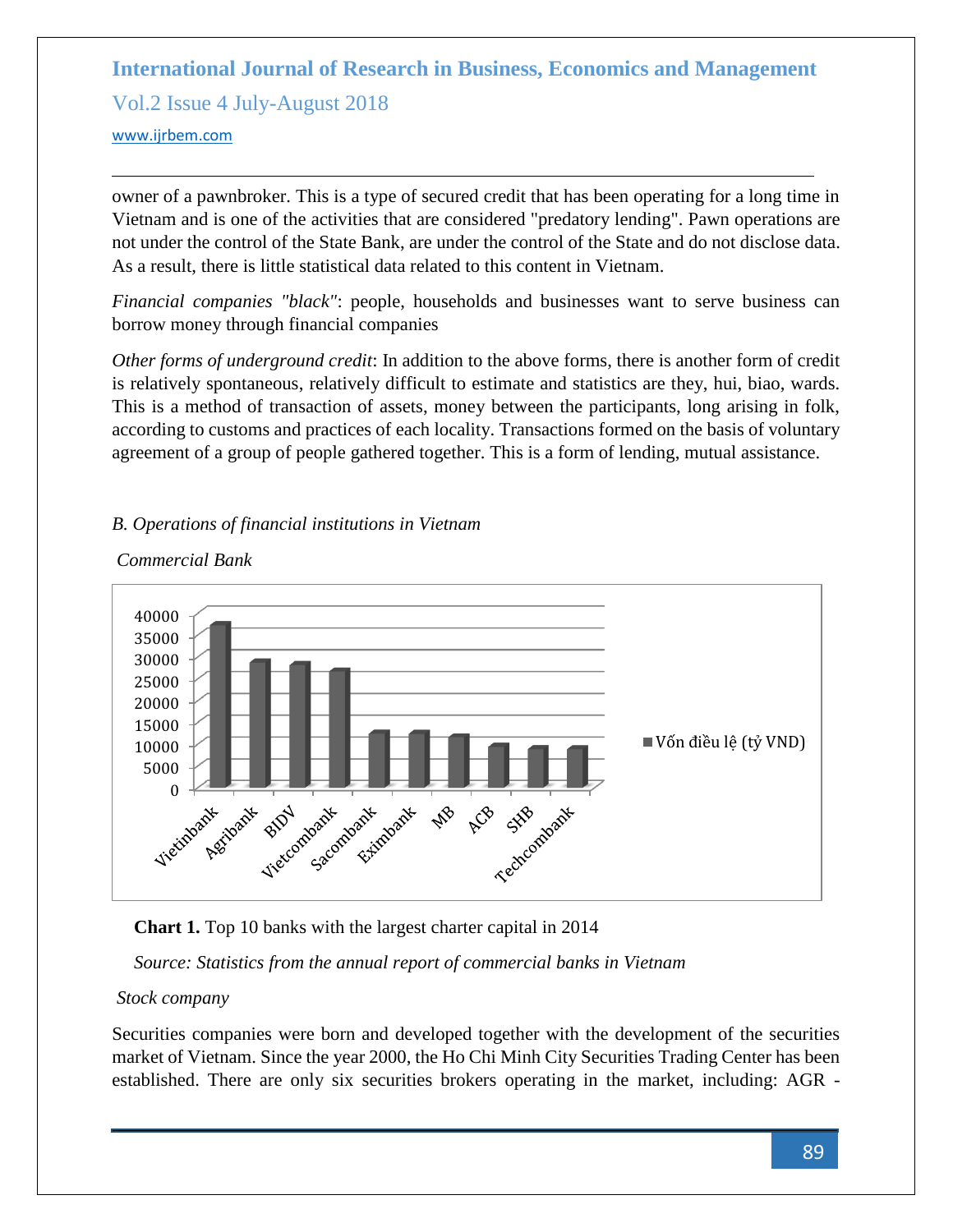# **International Journal of Research in Business, Economics and Management**  Vol.2 Issue 4 July-August 2018

<www.ijrbem.com>

Agricultural Bank Securities, BVS - Securities Vietinbank, CTS - Industrial and Commercial Bank Securities, SSI - Saigon Securities, TLS - Thang Long Securities (now MBS) and ACBS - Asian Bank Securities. Over the past 15 years, Vietnamese securities firms have played an important role in helping the Vietnamese securities market operate effectively and contributing to the development of the economy. in general.



**Chart 2.** Number of securities companies from 2006 to 2014

*Source: authors synthetic*

### *Fund Management Company*

Fund management in Vietnam began in July 2003 with the establishment of Vietnam Investment Fund Management Joint Venture Company. In the period before the Law on Securities was issued in 2006, the Fund Management Company was established on the basis of a business registration certificate issued by the Department of Planning and Investment and registered with the State Securities Commission. Licensing activities. The Fund Management Company is permitted to conduct securities business operations in accordance with the law, including portfolio management, securities investment fund management and securities investment consultancy. Not listed in the current license. At the same time, the legal capital of the Fund Management Company is VND5 billion, which has now risen to VND25 billion since 2007.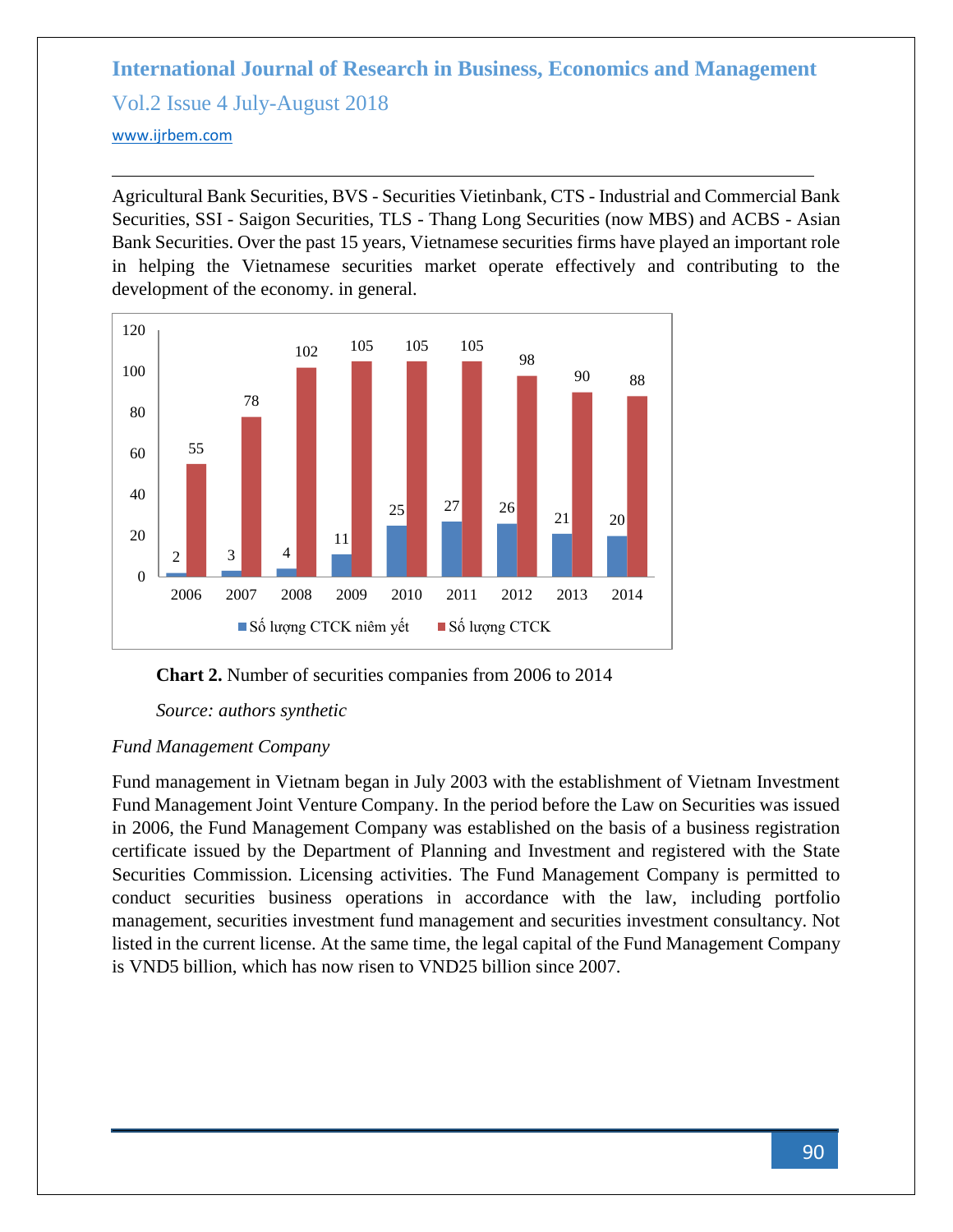# **International Journal of Research in Business, Economics and Management**  Vol.2 Issue 4 July-August 2018 <www.ijrbem.com>



**Chart 3**. Number of Fund Management Companies in Vietnam

*Source: State Stock Committee*

### *Financial leasing companies*

By law, financial leasing is a medium-term, long-term credit extension that is based on an agreement between the lessor and the lessee with a commitment to purchase the financial leasing companies' assets at the lessee's request and hold the property. with respect to leased assets. In other words, financial leasing companies will follow the needs of the business to buy assets such as machinery and equipment, then lease the business to use. This is also a form of credit without collateral because it can be seen that the collateral is the property that financial leasing companies bought and still owns financial leasing companies.

### **THE IMPLICATIONS AND LEGAL CONSEQUENCES OF PREDATORY LENDING**

Real predatory lending involves several links with each link as a transaction between the lender and the borrower. The lender of this link is sometimes the borrower of the other lever. When one or more of the levers are broken due to the insolvency of the borrower, the collapse of the chain will have a major impact on the economic well-being of the population and the economy.

Taking advantage of the black-market factor, many have used various tricks to steal borrowed money, such as creating glamor to cheat on lenders after receiving a loan. then escape, take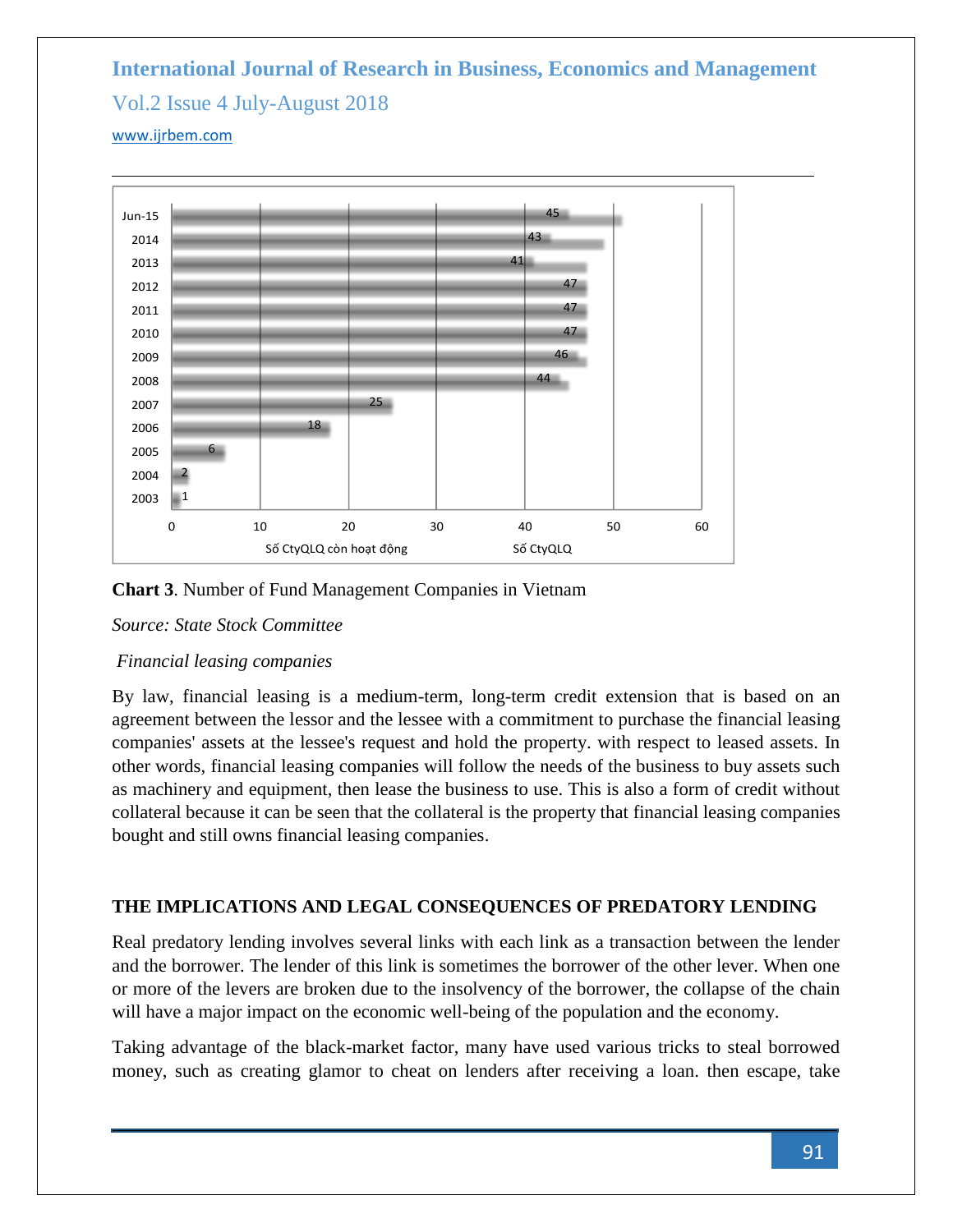# **International Journal of Research in Business, Economics and Management**  Vol.2 Issue 4 July-August 2018

<www.ijrbem.com>

advantage of the familiar relationship in the family, in society to borrow money then appropriated ...Besides, going with predatory lending is a collection of debt. Creditors who have passed criminal records, criminal records, and black societies for the purpose of this activity lead to the collection of debt by means of the plan, threatening to the life, health and human dignity of the person. borrowing, illegally arresting ... implicitly threatening the formation of criminal offenses, destabilizing the situation of security and order in the area.

When a chain collapse occurs, the borrower will be prosecuted for fraudulent misappropriation of property as provided for in Article 139, Abuse of trust to appropriate property in accordance with the provisions of Article 140 of the Criminal Code of the Socialist Republic of Vietnam. Where the lending interest rate is 10 times higher than the interest rate charged by the State Bank at the time and the lender is of a pecuniary nature, it will be prosecuted for "usury" in accordance with Article 163 of the Ministry criminal law. However, the above problem in the investigation is very difficult to prove. The loan documents between the litigants usually do not specify interest rates payable on a monthly or day basis, but only an oral agreement. When the investigating body enters, the testimonies of the litigants often do not match the loan interest rates.

In all cases, the chances of recovering the victim's property are very small as they only look at the property seized by the Investigative Agency. In cases where there are no criminal signs, the parties shall initiate lawsuits at the People's Courts. Legal consequence is that the petitioner (the lender) wins the case but does not receive the money according to the judgment because the borrower has lost the ability to execute the judgment. Therefore, it is possible to see that predatory lending has always exposed great risks to both borrowers and lenders, potentially threatening the stability of social order and safety in the area.

### **THE REALITY OF PREDATORY LENDING IN VIETNAM**

In recent years, "out-of-the-way" lending activity has been quite active. According to incomplete statistics, from the year 2011 up to now, there have been hundreds of large defaults caused by "predatory lending", losses up to thousands of billion, affecting the lives of many. individuals and families.

Victims of mobile phone-related incidents are also diverse, with varying degrees of age, education and job characteristics. On the other hand, due to greed, speech, many people fall into the trap of mobile. From the role of intermediary mobilization, high interest loans have become victims and also participate in the implementation of violations of law. The consequences arising from the move to the law, such as arresting illegal people, destroying property, disturbing public order, the most common is the form of pledge or mortgage of property. As a result, over 6,367 law violations, including 43 murders, 405 intentional injuries, 588 robberies, 1,089 property robberies, 1,707 frauds Island appropriation property ....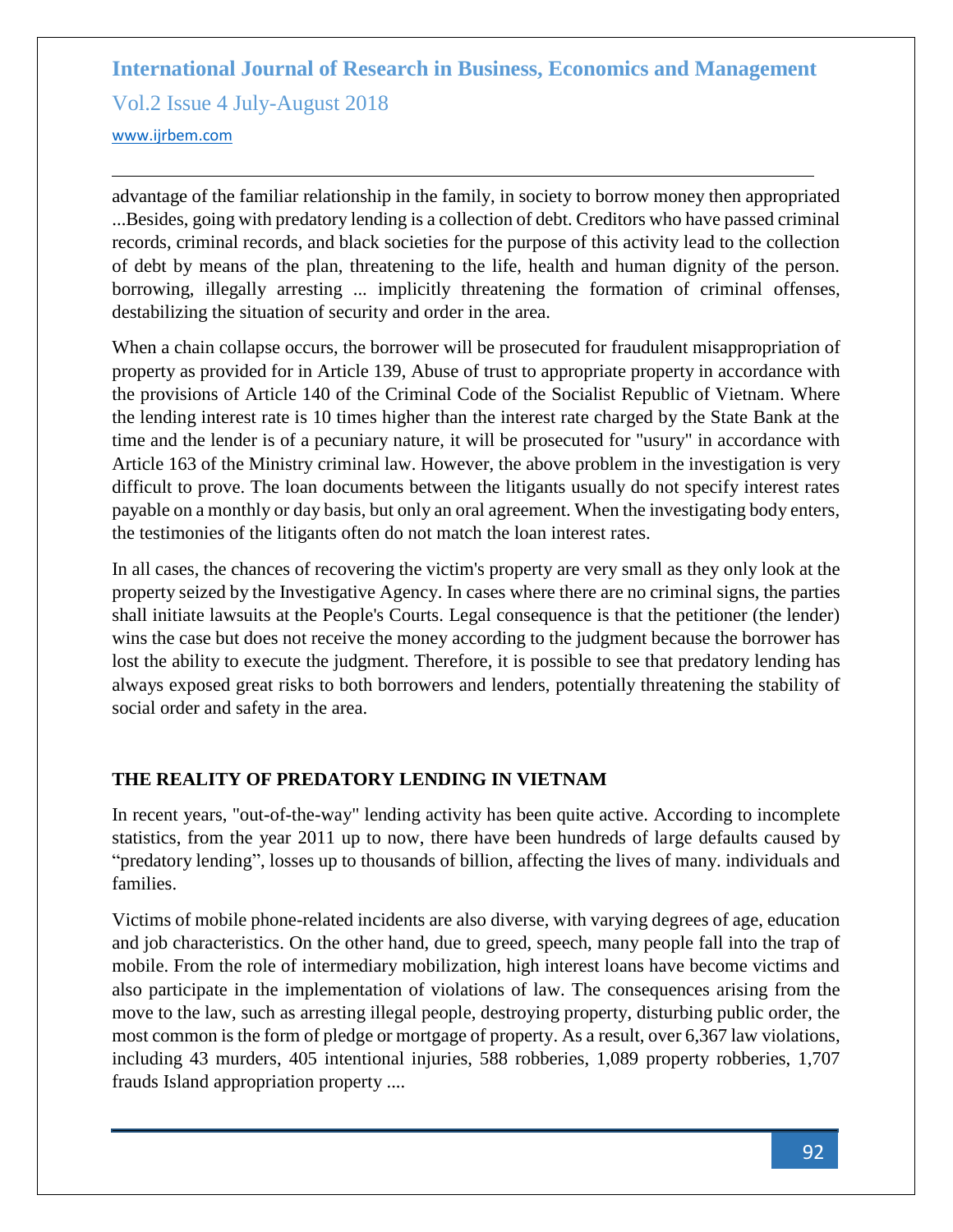Vol.2 Issue 4 July-August 2018

<www.ijrbem.com>

Loans and borrowings other than credit institutions are civil and not prohibited. This activity only violates the law when the loan is determined to have interest rates in excess of the rules and the nature of "exploitation". Through the cases have occurred, with authorities, to learn the interest rate loans in "predatory lending" activities at the time of transaction is very difficult. Lenders are not fooled into writing a loan interest rate index that only deals with the borrower. Predatory lending is available through a variety of formats ranging from broadcasting, leaflet publishing to social networking.

These lenders also usually deduct interest on principal as soon as the money is delivered, so the borrower never holds the full amount of the loan in the "contract". The behavior of money lenders that are "exploitative" is far more difficult to prove ... That is the reason why the loan with exorbitant interest only be discovered when the consequences have become. Violation of other criminal laws. At this time, criminal proceedings against usury will apply to acts such as "illegal arrest," "rape of property," "intentional injury".

Although bank capital has been playing an important role in boosting the development of production and business, helping to alleviate poverty and ensure social security, but still living in land, not only in the region deep, remote, that exists even in cities and urban areas! Although everyone understands that credit is an informal credit, which is a form of private credit, outside the banking system, why are so many people still falling into the whirlpool of "hot" borrowing? Is payment in kind (rice, maize, pepper, coffee ...) paid on a daily, monthly basis or in rural areas? The evolution of the cases related to mobile phones has also proved that.

The state of the automobile has been running for many years and is still "alive" everywhere. In the opinion of economic experts, predatory lending still exists due to inadequacies in lending activities of the banking system, because there are still loopholes in the law, due to legal constraints. strictly in some localities.

### **SOLUTIONS TO PREVENT "PREDATORY LENDING"**

In the past time, the functional forces have focused on the implementation of measures to prevent and fight crimes and law violations related to financial and monetary activities in general and activities. "predatory lending" in particular; To intensify the detection and strictly handle criminal acts and violations in the field of finance and banking, which are related to "predatory lending".

In particular, the Government has instructed ministries and sectors to promulgate mechanisms and laws related to credit activities in general and to implement, regularly and effectively supervise, control and regulate to adjust the mobilizing interest rates, lending interest rates, exchange rates, gold prices, bad debts ... in order to raise the efficiency of the State management and help the credit institution system well perform the function of regulating the monetary market. macro-level; create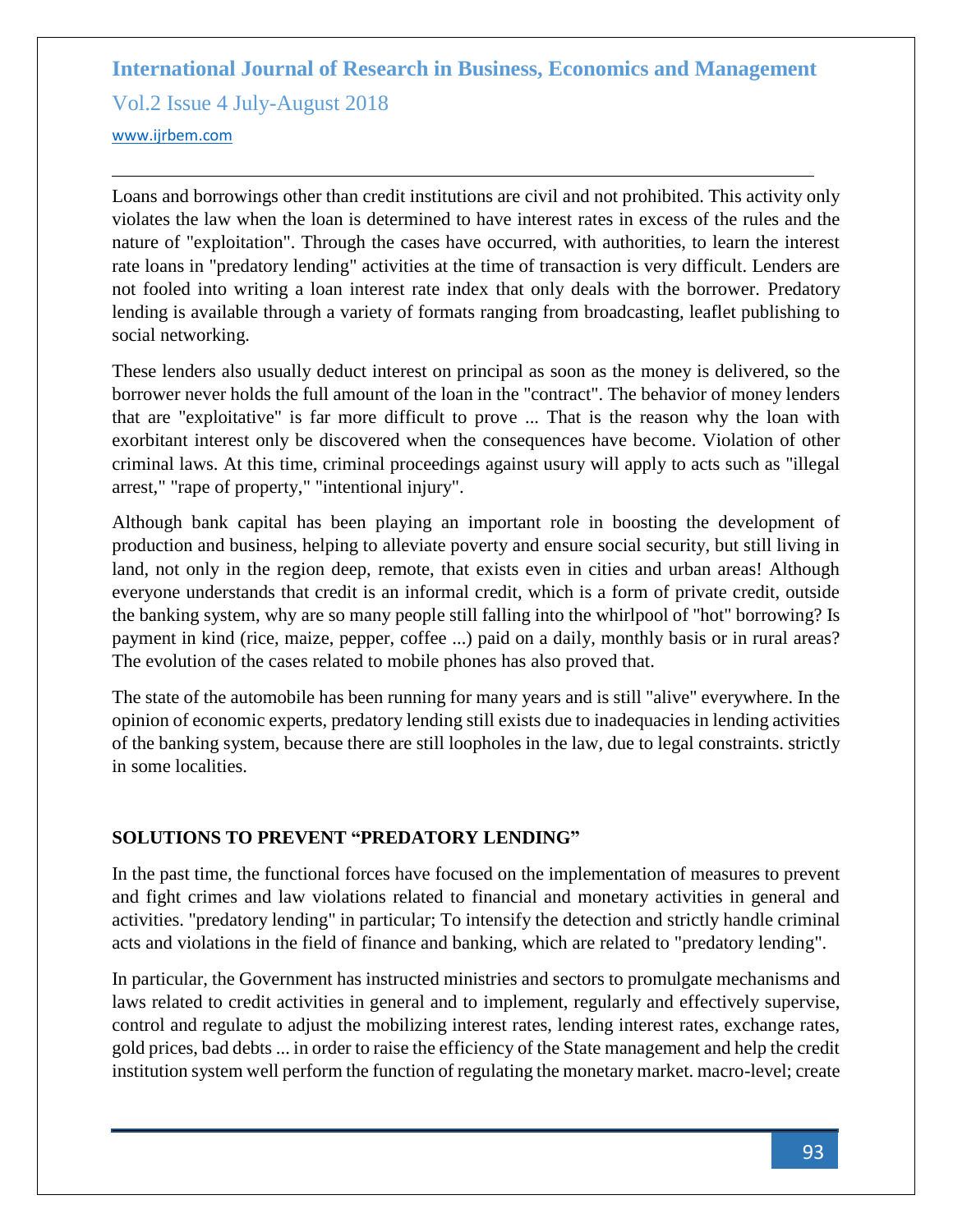Vol.2 Issue 4 July-August 2018

<www.ijrbem.com>

confidence and step by step restrict the activities of "predatory lending". However, the provisions of the law on credit activities and the management of credit institutions are still inadequate, the sanctions for violations are unclear and still weak enough not to deter. There is still no legal document regulating the operation of "informal credit" as well as the maximum lending interest rate. The functional force has no legal basis to implement measures to prevent, stop and handle violations.

Not to mention, many regulations on lending capital of banks, credit institutions are still complicated, many procedures, papers, required conditions, long waiting time ...; In addition, the types of loans of credit institutions do not meet the need for legitimate loans of people. Therefore, organizations, enterprises and individuals must come to "predatory lending" to quickly obtain loans to solve the production and business.

In order to contribute to the prevention and fight against the crime of violating the law relating to "predatory lending" activities, the banking and financial experts have issued the following guidelines:

First of all, it is necessary to *expeditiously review and study the improvement of the criminal, administrative and civil law systems on the handling of criminal acts and violations of law related* to credit activities; To complete legal documents on the sanctioning of administrative violations in the field of credit with specific and clear sanctioning penalties, including penalties applicable to groups of executives Violations related to "predatory lending", usury to take legal basis when dealing in practice. In addition, complete regulations on civil transactions, mortgage, pledge ...

Secondly, *ministries, departments and local authorities to strengthen management, specific regulations, tightening lending activities, spontaneous capital mobilization*; At the same time, to promote propaganda and help organizations, enterprises and people raise awareness, awareness and high vigilance of tricks of the objects of "predatory lending" activities.

Thirdly, to perfect the mechanism and policies on attracting idle money among the population, *administrative reform and research on the diversification of forms in order to create favorable conditions* for official credit transactions for enterprises. Individuals can have access to safe, quick and convenient loans, thereby limiting usury, "predatory lending" loans.

### **CONCLUSION**

To effectively prevent predatory lending, it is necessary to completely eliminate the cause of predatory lending, which is the core of raising people's awareness of predatory lending, legal awareness to prevent themselves. In addition, to thoroughly solve the predatory lending needs to eliminate the root cause of predatory lending is the difficulty of the economy, should create opportunities for people to access formal credit from the system. Commercial banks. Raising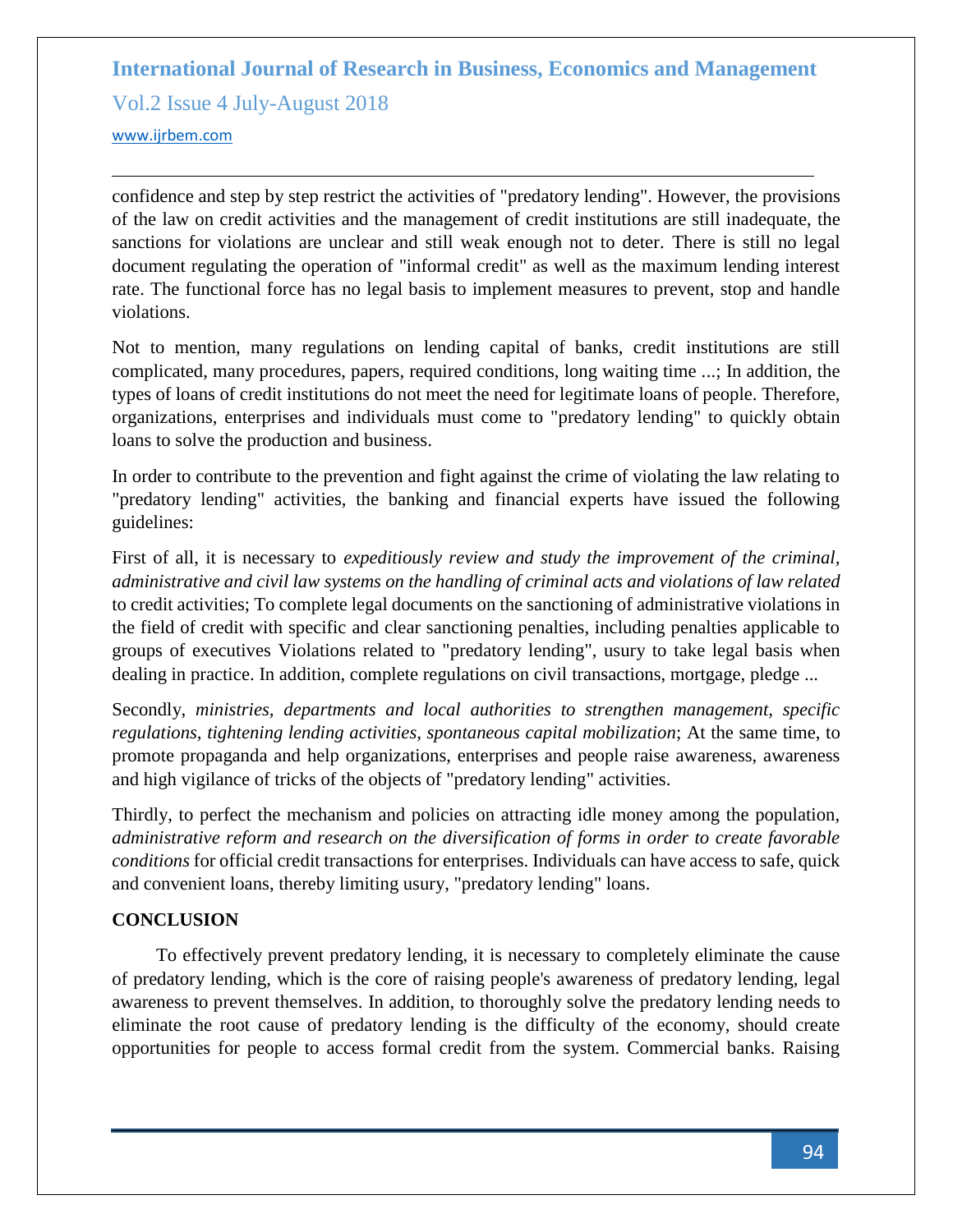Vol.2 Issue 4 July-August 2018

#### <www.ijrbem.com>

awareness to combine economic improvement of people to step by step remove predatory lending from socio-economic life.

### **REFERENCES**

[1] Andrew Schmulow (2016), *Curbing Reckless and Predatory Lending: A Statutory Analysis of South Africa's National Credit Act.*

[2] David G. Wood (2004), *CONSUMER PROTECTION Federal and State Agencies Face Challenges in Combating Predatory Lending.*

[3] David Reiss, *Regulation of Subprime and Predatory Lending (forthcoming).*

[4] Deanna O. Burgess, Todd M. Shank, and Daniel Borgia, *Consumer Lending and Deposit Abuses.*

[5] Erickson, Luke V (2006), *Defining Predatory Mortgage Lending in Utah: A Professional's Perspective.*

[6] Francisca G-C. Richter, Ben R. Craig, *Lending patterns in poor neighborhoods*

[7] GREGORY ELLIEHAUSEN and MICHAEL E. STATEN, *Regulation of Subprime Mortgage Products: An Analysis of North Carolina's Predatory Lending Law.*

[8] Heather MacDonald, University of Western Sydney, *Financing Low-Income Communities: Models, Obstacles, and Future Directions.*

[9] Irwan Trinugroho, Ariyanto Adhi Nugroho, Harmadi Harmadi, Joko Suyono and Muh Juan Suam Toro (2017), *Households, Financial Distress, and Predatory Lending: An Experimental Study.*

[10] Kathleen C. Engel and Patricia A. McCoy (2007), *Turning a Blind Eye: Wall Street Finance of Predatory Lending.*

[11] Keith D. Harvey and Peter J. Nigro, *How do predatory lending laws influence mortgage lending in Urban areas? A tale of two Cities.*

[12] Kinda Hachem, *Relationship lending and the transmission of monetary policy*

[13] Kristen B. Crossney, *Who's at-risk? A case study of the demographic and socioeconomic characteristics of census tracts experiencing predatory and abusive mortgage lending in Philadelphia.*

[14] Lawrence Hansen, *In Brokers We Trust-Mortgage Licensing Statutes Address Predatory Lending.*